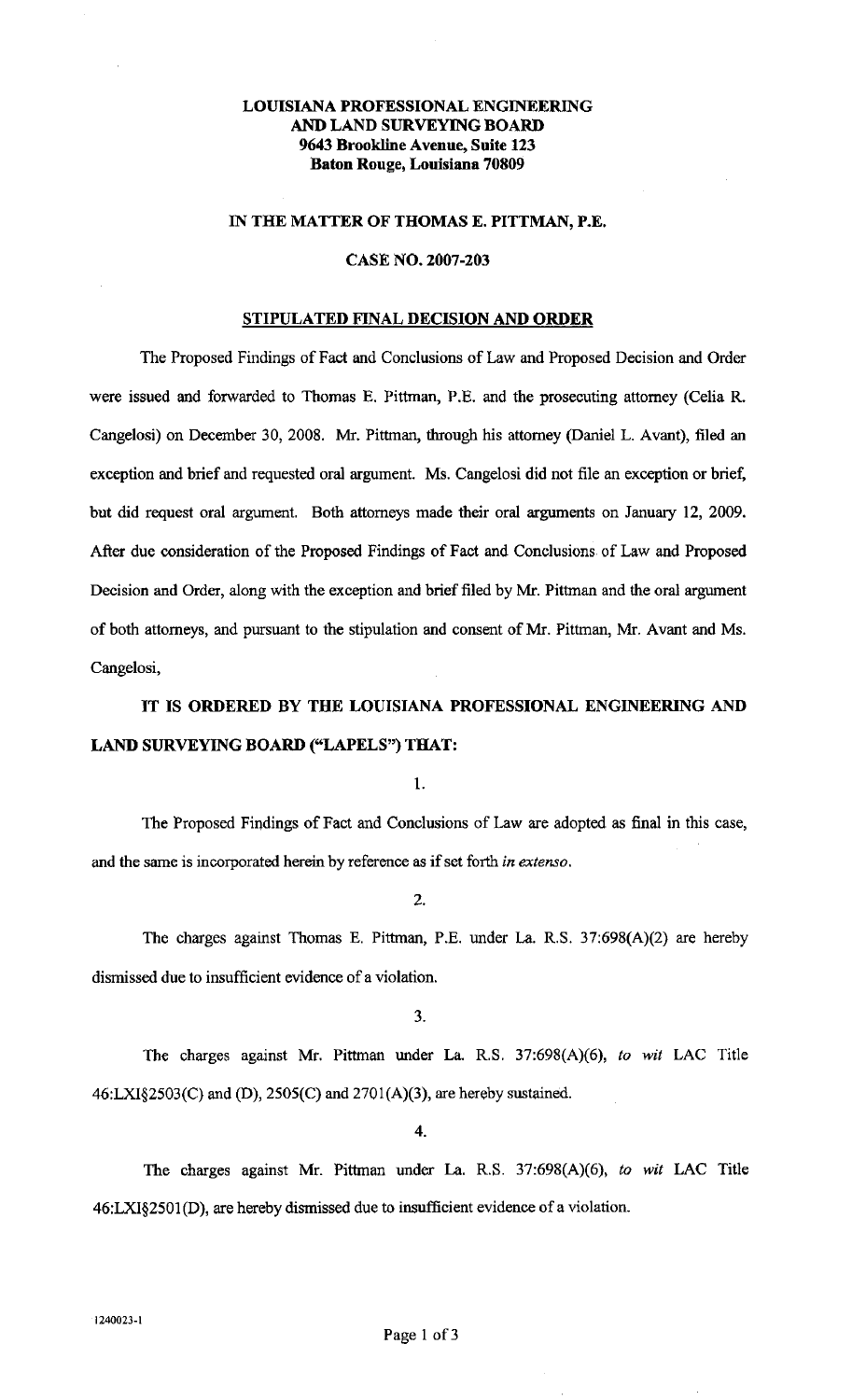Mr. Pittman's professional engineer license, number PE-19516, is hereby suspended for eighteen (18) months beginning on January 26, 2009.

6.

Mr. Pittman is hereby assessed the actual costs incurred by LAPELS in connection with this case through the hearing in the amount of Five Thousand and No/100 (\$5,000.00) Dollars.

7.

During the period in which his professional engineer license is suspended, Mr. Pittman shall successfully complete and submit to LAPELS its online Louisiana Laws and Rules Examination with a score of ninety (90%) percent or higher.

8.

During the period in which his professional engineer license is suspended, Mr. Pittman shall successfully complete and submit to LAPELS its online Louisiana Professionalism and Ethics Examination with a score of ninety (90%) percent or higher.

9.

During the period in which his professional engineer license is suspended, Mr. Pittman shall complete thirty (30) hours of continuing professional development related to building system design and provide documentation of such to LAPELS.

#### 10.

The Stipulated Final Findings of Fact and Conclusions of Law and this Stipulated Final Decision and Order shall be published on the LAPELS website, and a summary of this case shall be published in the official journal of LAPELS and reported to the National Council of Examiners for Engineering and Surveying (NCEES), identifying Mr. Pittman by name.

11.

This vote of LAPELS was unanimous, with board member Ali M. Mustapha, P.E. recused.

## 12.

Mr. Pittman stipulates and consents to the Final Findings of Fact and Conclusions of Law and to this Final Decision and Order, and he understands and agrees that (a) this is a final and nonappealable decision and order and (b) he is waiving his right to appeal or seek judicial review of this decision and order.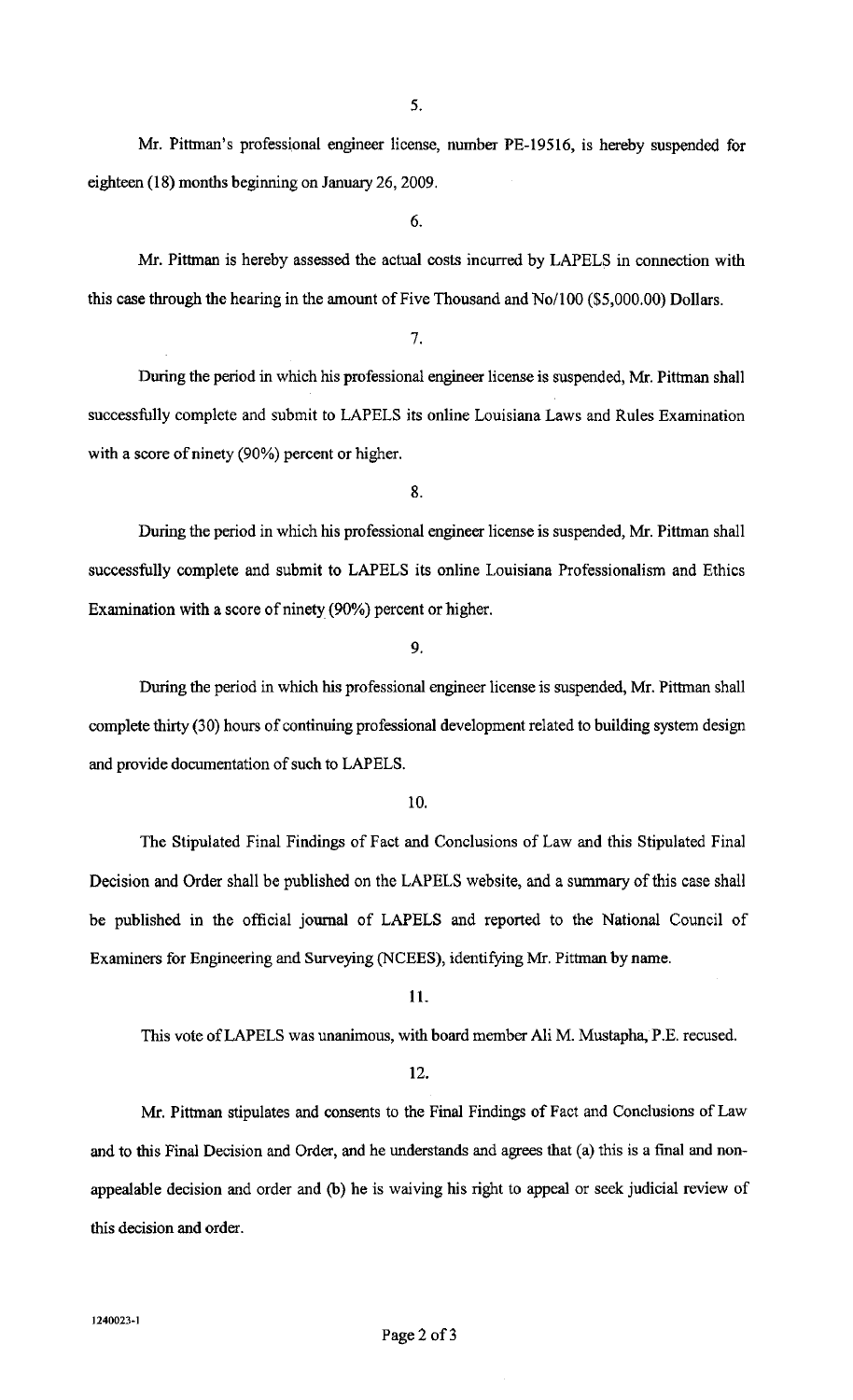LOUISIANA PROFESSIONAL ENGINEERING AND LAND SURVEYING BOARD By: MARK A. JUSSELIN  $\overline{P}$ E., Secretary

# **STIPULATED AND AGREED TO AND APPROVED BY:**

THOMA ~/1!4eRJ **MAS E. PITIMAN, P.E.** 

Celia R. Cangelosi  $(\text{\#121}\vert \mathcal{Y}0)$ 918 Government Street, Suite 101 Baton Rouge, LA 70821 Telephone: (225) 387-0511

**AVANT&FALCON** 

Daniel L. Avant (#**2607** 429 Government Street Baton Rouge, LA 70802 Telephone: (225) 387-4462

Attorney for Thomas E. Pittman, P.E.

Board Prosecuting Attorney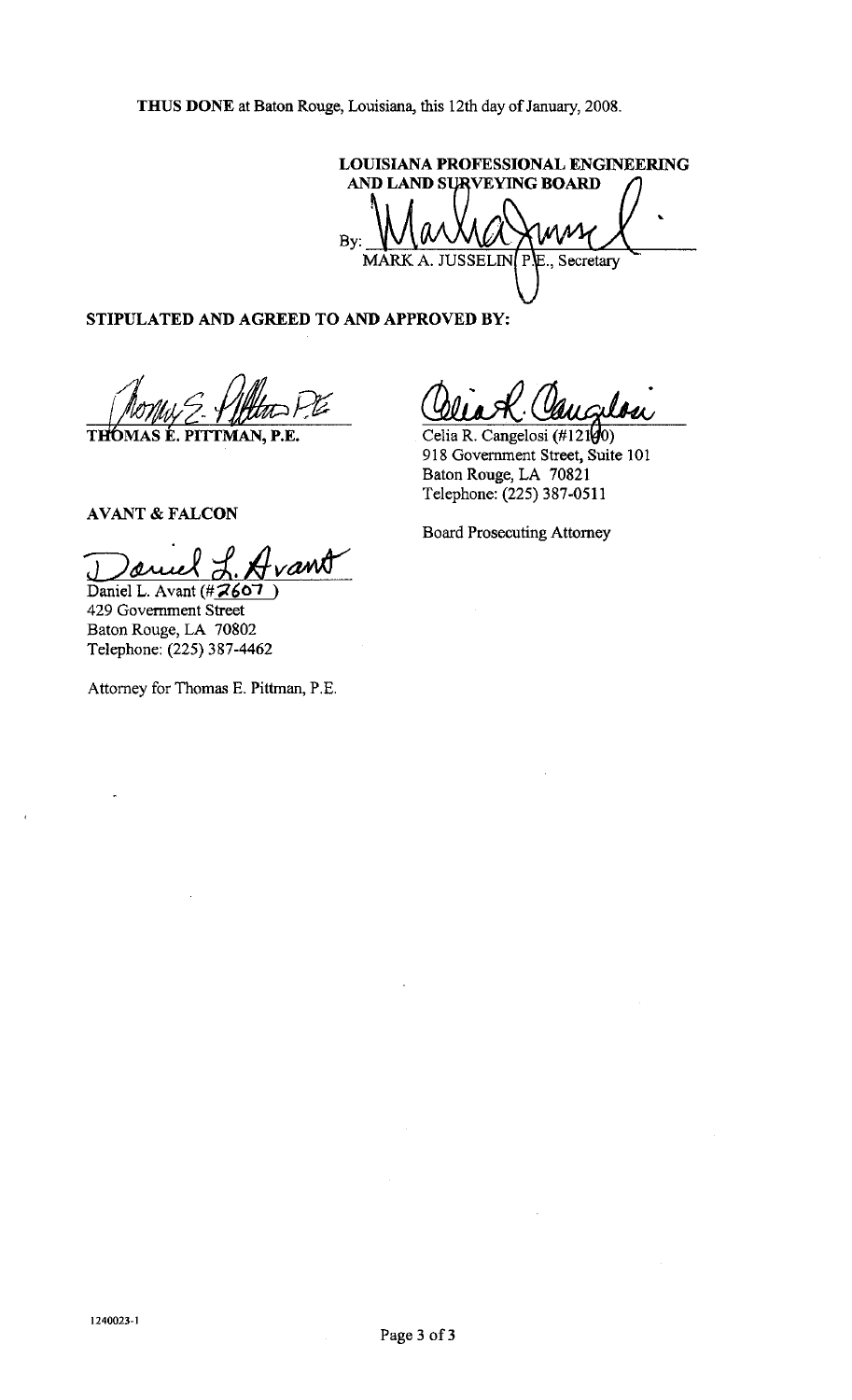# LOUISIANA PROFESSIONAL ENGINEERING AND LAND SURVEYING BOARD 9643 Brookline Avenue, Suite 123 Baton Rouge, Louisiana 70809

### IN THE MATTER OF THOMAS E. PITTMAN, P.E.

## CASE NO. 2007-203

#### PRESENT AT THE HEARING:

## Board Members:

C.L. Jack Stelly, P.L.S., Chairman James D. Garber, PhD., P.E. Mark A. Jusselin, P.E. James E. Bowie, Jr., PhD., P.E. Roger D. Danzy, P.E. Rhaoul A. Guillaume, P.E. Norma Jean Mattei, PhD., P.E. Ali M. Mustapha, P.E. (recused) Richard L. Savoie, P.E. Miles B. Williams, P.E.

#### Also Present:

Donna D. Sentell, Executive Secretary Robert E. Eddleman, Deputy Executive Secretary/Director of Enforcement Victoria R. Hatton, Board Investigator D. Scott Landry, Board Counsel Celia R. Cangelosi, Prosecuting Attorney Thomas E. Pittman, P.E., Respondent

### STIPULATED FINAL FINDINGS OF FACT AND CONCLUSIONS OF LAW

This matter came on for hearing in Baton Rouge, Louisiana on November 17,2008 at 10:00 am. After hearing the arguments of the respondent and the prosecuting attorney and upon due consideration of the testimony and other evidence presented, the Louisiana Professional Engineering and Land Surveying Board ("LAPELS") makes the following Final Findings of Fact and Conclusions of Law.

## FINAL FINDINGS OF FACT

} 1.

\

Thomas E. Pittman, P.E. has been licensed with LAPELS as a professional engineer, number PE-19516, since 1981.

2.

Regenia Gay has never been licensed with LAPELS as a professional engineer and has never been authorized to practice and/or offer to practice engineering in the State of Louisiana.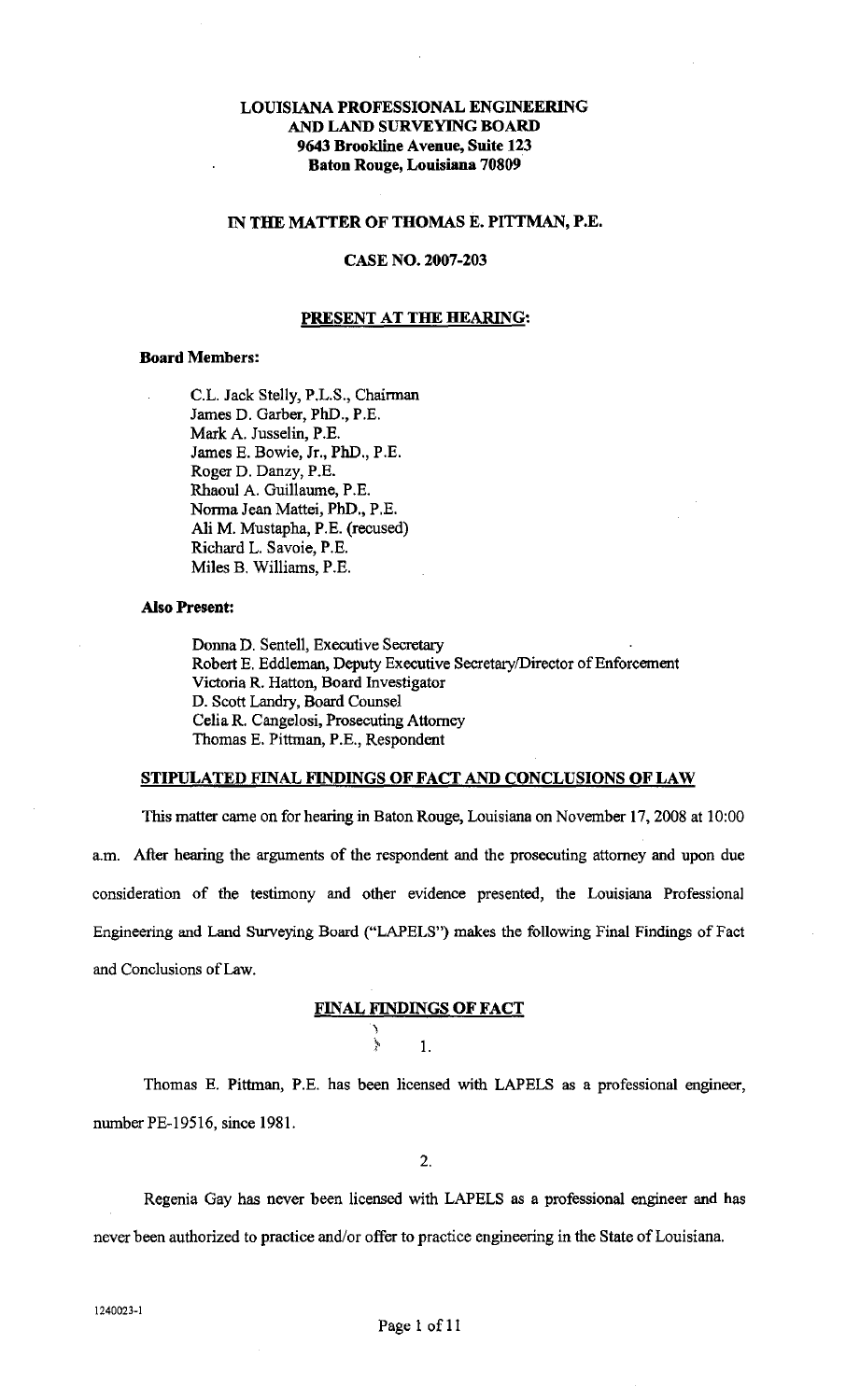3.

Ms. Gay was never employed by Mr. Pittman or under contract with him and, in fact, she had never spoken to him, corresponded with him or met him prior to the date of the hearing in this matter.

4.

Upon her own initiative and after obtaining the approval of the pastor of Mt. Zion Church (Leon Hickman), in 2007 Ms. Gay prepared and submitted to Mr. Hickman a set of engineering plans for the construction of a new church building for Mt. Zion Church to be located at 18018 Lee Road, Franklinton, Louisiana (the "Church Project"). See LAPELS' Exhibits P. T-1. T-2 and u.

5.

Mr. Hickman subsequently contacted Mr. Pittman about reviewing the Church Project engineering plans prepared by Ms. Gay. Until this time, Mr. Pittman did not know Mr. Hickman, had never spoken to him about the Church Project and had never performed engineering work for him or the church. It took Mr. Pittman four to five hours to review the engineering plans given to him by Mr. Hickman. Mr. Pittman also completed a portion of the Plan Review Application to be submitted to the Louisiana State Fire Marshal's Office, including the professional of record section.

6.

On September 26, 2007, Mr. Pittman signed and sealed the engineering plans for the Church Project and returned them (along with the Plan Review Application) to Mr. Hickman for submittal to the Louisiana State Fire Marshal's Office. See LAPELS' Exhibits D, P, T-1, T-2 and U.

7.

Mr. Pittman did not personally supervise or directly control either the preparation of the Church Project engineering plans by Ms. Gay or any other work performed by Ms. Gay in connection with the Church Project.

8.

On or before October 3, 2007, Mr. Hickman submitted to the Louisiana State Fire Marshal's Office the Plan Review Application and a one-page floor plan for the Church Project,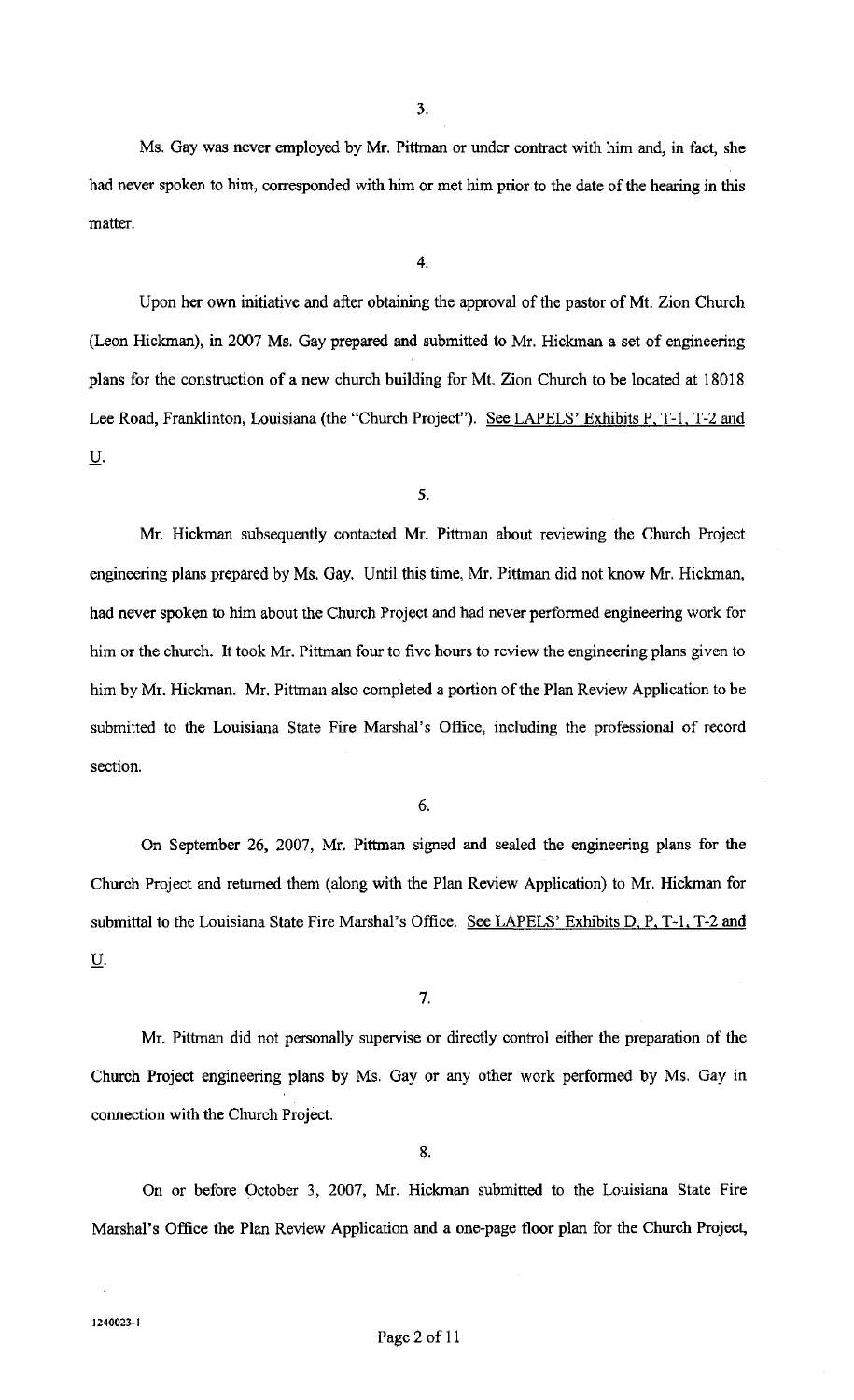with Mr. Pittman listed as the professional of record for the project. See LAPELS' Exhibits D and

\_e.

9.

The Louisiana State Fire Marshal's Office subsequently sent a series of letters to Mr. Pittman requesting additional information in connection with the Church Project submittal. In response to these letters, additional and modified engineering plans were provided to the Louisiana State Fire Marshal's Office. See LAPELS' Exhibits E. F. G. T-1, T-2 and U.

### 10.

On October 4, 2007, LAPELS received an informal complaint and documents from the Louisiana State Fire Marshal's Office which suggested that in 2007 Mr. Pittman may have signed, sealed and submitted to the Louisiana State Fire Marshal's Office engineering plans for the Church Project that contained multiple defects and which were not prepared under Mr. Pittman's responsible charge. On October 4, 2007, LAPELS staff sent a copy of the informal complaint to Mr. Pittman. LAPELS later received additional documents from the Louisiana State Fire Marshal's Office related to its informal complaint. See LAPELS' Exhibits C, D, E, F, G and P.

### 11.

LAPELS subsequently directed that a letter be sent to Mr. Pittman advising him that LAPELS was considering preferring charges against him involving a possible violation of (a) La. R.S. 37:698(A)(2), which prohibits gross negligence and/or gross incompetence in the practice of . engineering, (b) La. R.S. 37:698(A)(6), *to wit* LAC Title 46:LXI§2503(C) and (D), 2505(C) and  $2701(A)(3)$ , which prohibits licensees from signing and sealing plans not prepared under their responsible charge, and (c) La. R.S. 37:698(A)(6), *to wit* LAC Title 46:LXI§2501(D), which requires licensees to report to LAPELS violations of LAPELS' laws and/or rules. LAPELS also directed that its staff attempt to resolve this matter informally, if at all possible. On or about February 18, 2008, LAPELS staff sent the letter by certified mail (return receipt requested) and regular mail as directed, along with a proposed Consent Order. The letter also advised Mr. Pittman of his right to request an informal conference. The letter and proposed Consent Order were received by Mr. Pittman. See LAPELS' Exhibit H.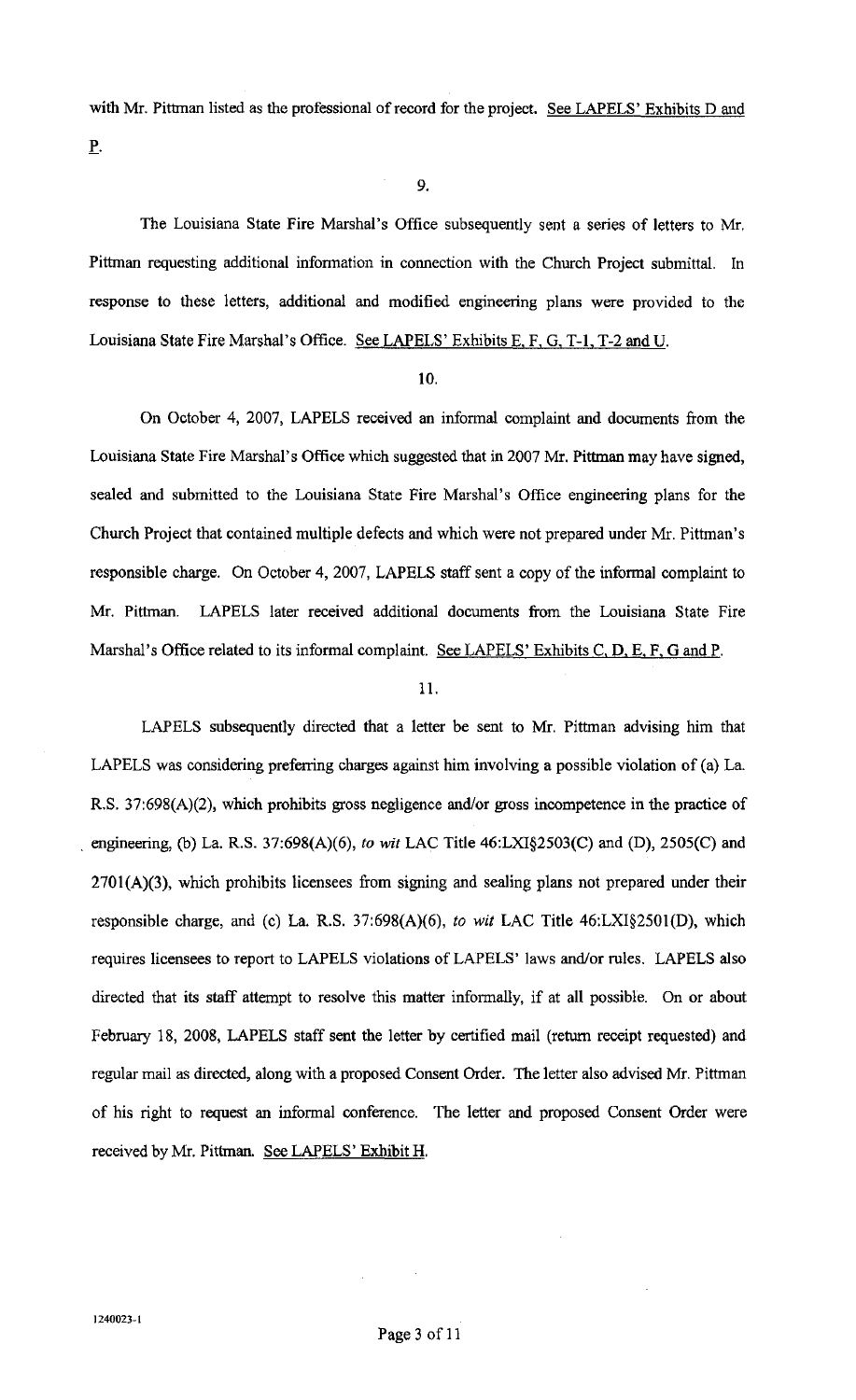12.

On June 5, 2008, LAPELS received a letter from Mr. Pittman dated February 26, 2008, in which he denied the allegations in the proposed Consent Order. See LAPELS' Exhibit I.

#### 13.

Mr. Pittman never requested an informal conference and did not accept the proposed Consent Order.

## 14.

On May 19, 2008, by a unanimous vote LAPELS preferred charges against Mr. Pittman, involving the alleged violation of (a) La. R.S. 37:698(A)(2) (which prohibits gross negligence and/or gross incompetence in the practice of engineering), (b) La. R.S. 37:698(A)(6), *to wit* LAC Title  $46: LXI§2503(C)$  and  $(D)$ ,  $2505(C)$  and  $2701(A)(3)$  (which prohibits licensees from signing and sealing plans not prepared under their responsible charge) and (c) La. R.S. 37:698(A)(6), *to wit* LAC Title 46:LXI§2501(D) (which requires licensees to report to LAPELS violations of LAPELS' laws and/or rules). LAPELS also directed that a hearing be set to consider the charges against Mr. Pittman on July 21, 2008 at 1:30 p.m. at the LAPELS office. A copy of the Notice of Charges and Hearing was sent to Mr. Pittman by certified mail (return receipt requested) on June 5, 2008. The letter and Notice of Charges and Hearing were received by Mr. Pittman on June 11, 2008. See LAPELS' Exhibit J.

#### 15.

Upon motion of the prosecuting attorney, on July 8, 2008 LAPELS continued the hearing and rescheduled it for September 15, 2008 at 10:00 a.m. The Order continuing and rescheduling the hearing was received by Mr. Pittman on July 21, 2008. See LAPELS' Exhibits K and L.

16.

As a result of Hurricane Gustav and its aftermath, on September 10, 2008 LAPELS continued the hearing again and rescheduled it for November 17, 2008 at 10:00 a.m. The Order continuing and rescheduling the hearing was sent to Mr. Pittman by certified mail (return receipt requested) and by email. See LAPELS' Exhibits M, Q and R.

#### 17.

On Apri124, 1997, Mr. Pittman entered into a Consent Order with LAPELS in connection with Case No. 97-026E-6 (which also involved engineering plans submitted to the Louisiana State Fire Marshal's Office), in which he admitted to violations of La. R.S. 37:698(A)(6), *to wit* LAC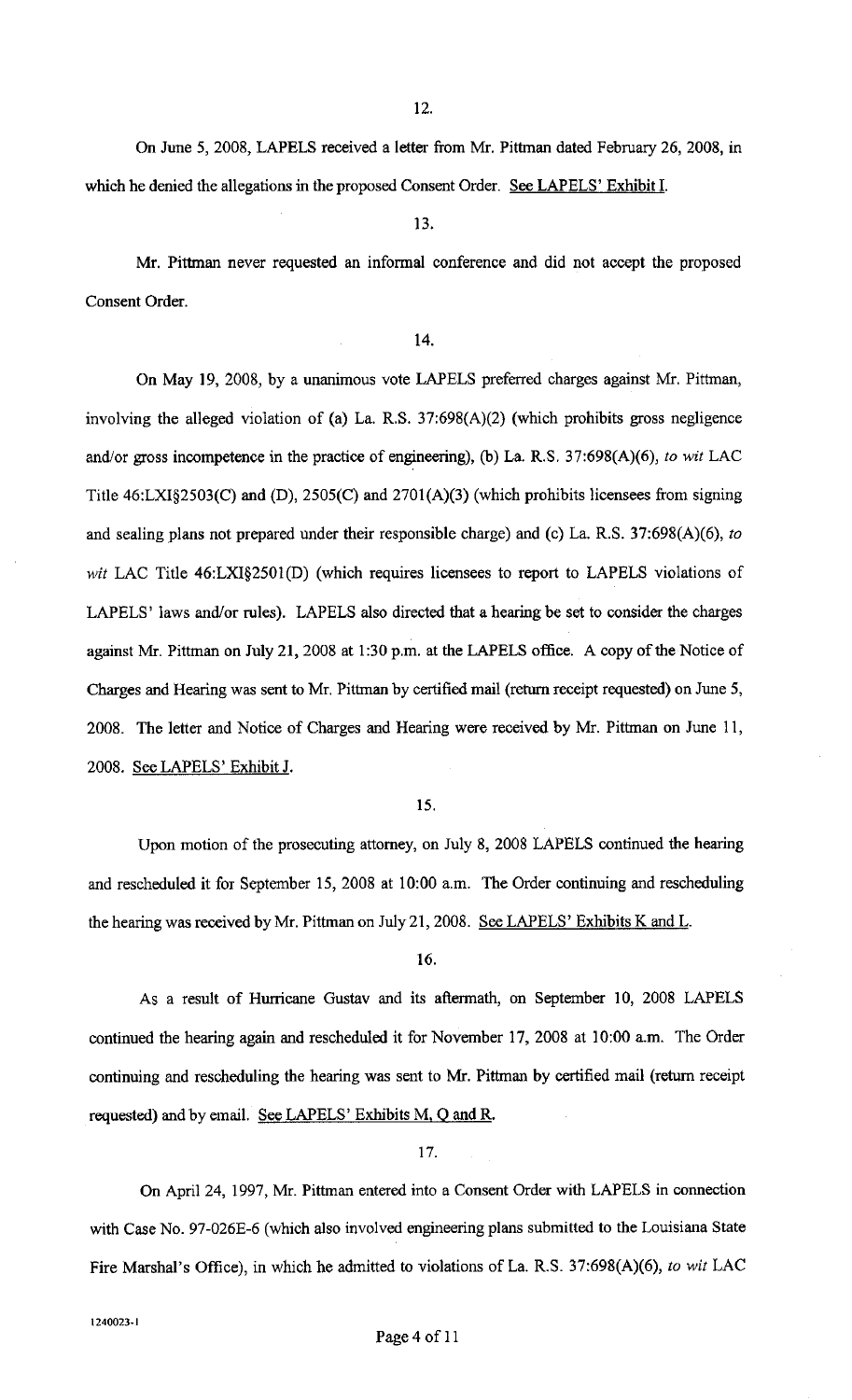Title 46:LXI§1701 (now §2701) and. §2103 (now §2503), regarding the proper sealing, signing and dating of plans and what constitutes responsible charge of engineering plans. In that 1997 Consent Order, Mr. Pittman agreed that thereafter he would have direct contact with all clients at the beginning of the projects on which he was engaged. He also agreed to the following sanctions: a \$1,000 fine (with \$500 suspended based upon no additional violations during the next twelve months), successful completion of LAPELS' online Louisiana Laws and Rules Examination, and publication of a summary of the matter in the LAPELS newsletter without name or license number. See LAPELS' Exhibit A.

## 18.

On August 19, 1999, Mr. Pittman entered into a Consent Order with LAPELS in connection with Case No. V99-115E-7 (which again involved engineering plans submitted to the Louisiana State Fire Marshal's Office), in which he admitted to violations of La. R.S. 37:698(A)(6), *to wit*  LAC Title 46:LXI§1701 (now §2701) and §2103 (now §2503), regarding the proper sealing, signing and dating of plans, but "neither admitted nor denied" a violation regarding a lack of responsible charge of the engineering work in question. Mr. Pittman admitted that he had no contact with the client, was paid by the draftsperson (not the client), and did not sign and seal the specifications for the plans. In that 1999 Consent Order, Mr. Pittman agreed that thereafter he would have direct contact with all clients at the beginning of the projects on which he was engaged. He also agreed to the following sanctions: a \$650 fine, the suspension of his professional engineer license for eighteen months (with all eighteen months of the suspension stayed based upon his payment of the fine and successful completion of an engineering ethics course through Texas Tech University), and publication of a summary of the matter in the official journal of LAPELS with name and the reporting of the matter to NCEES. See LAPELS' Exhibit B.

## FINAL CONCLUSIONS OF LAW

I.

LAPELS has jurisdiction over this matter because Mr. Pittman is licensed by LAPELS as a professional engineer and he signed and sealed engineering plans for the construction of a building in Louisiana.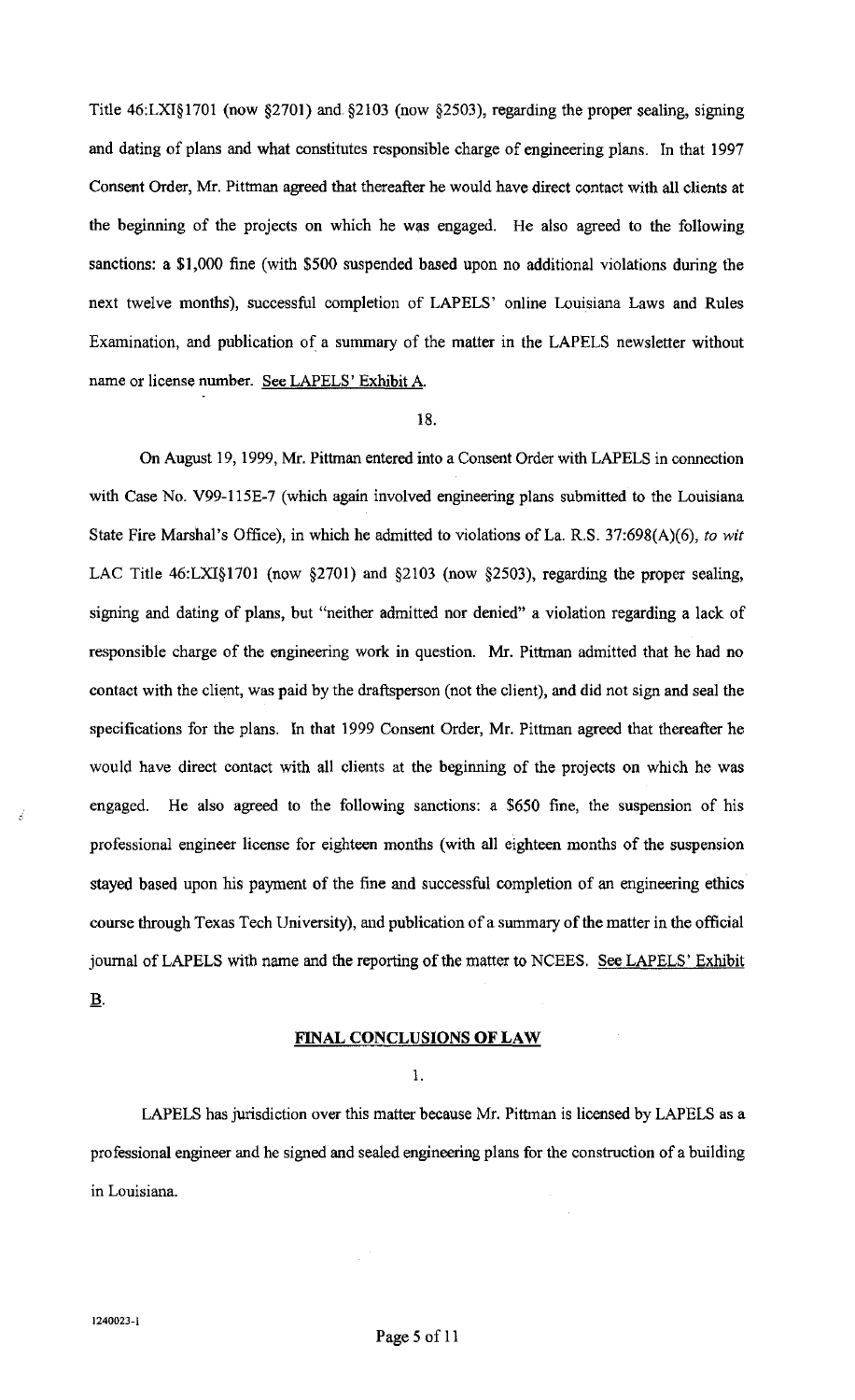La. R.S. 37:698(A) has at all relevant times provided, in pertinent part, as follows:

## §698. Disciplinary proceedings against licensees and certificate holders; procedure

A. The board shall have the power to take disciplinary action against any licensee or certificate holder found by the board to be guilty of any of the following acts or offenses:

 $\mathbf{L} = \mathbf{L} \times \mathbf{R}$ 

(2) Any fraud, deceit, gross negligence, material misrepresentation, gross incompetence, or gross misconduct in the practice of engineering or land surveying.

( 6) Violation of any provision of this Chapter or any rules or regulations adopted and promulgated by the board.

3.

 $\ddot{\phantom{a}}$ 

At all relevant times, "gross negligence" has been defined as follows:

*Gross Negligence-as* used in R.S. 37:698(A)(2), shall mean the practice of engineering or land surveying by a licensee characterized by the licensee's lack of reasonable care, precaution, or attention to the health, safety, or welfare of others, which could result in injury or damage to life or property or financial loss. Examples of practice which the board may consider to constitute gross negligence include, but are not limited to:

a. the preparation of an incomplete or inaccurate engineering or land surveying plan or document that is below acceptable standards, which is released for construction or other lawful purposes, and which could result in financial loss, damage or injury; or

b. failure of the licensee to exercise reasonable diligence and care in providing professional services, which could result in financial loss, damage or injury.

LAC Title 46:LX1§105(A).

At all relevant times, "gross incompetence" has been defined as follows:

*Gross Incompetence-as* used in R.S. 37:698(A)(2), shall mean the practice of engineering or land surveying by a licensee who is either incapable of exercising ordinary care and diligence or who lacks the ability and skill necessary to properly perform the duty he/she undertakes. (The practice of engineering in an area other than that in which the licensee has been issued a license will not be considered as evidence of gross incompetence, provided the licensee is otherwise qualified by education or experience.) Examples of practice which the board may consider to constitute gross incompetence include but are not limited to:

a. the undertaking of assignments other than those for which the licensee is qualified by education or experience in the specific technical fields involved; or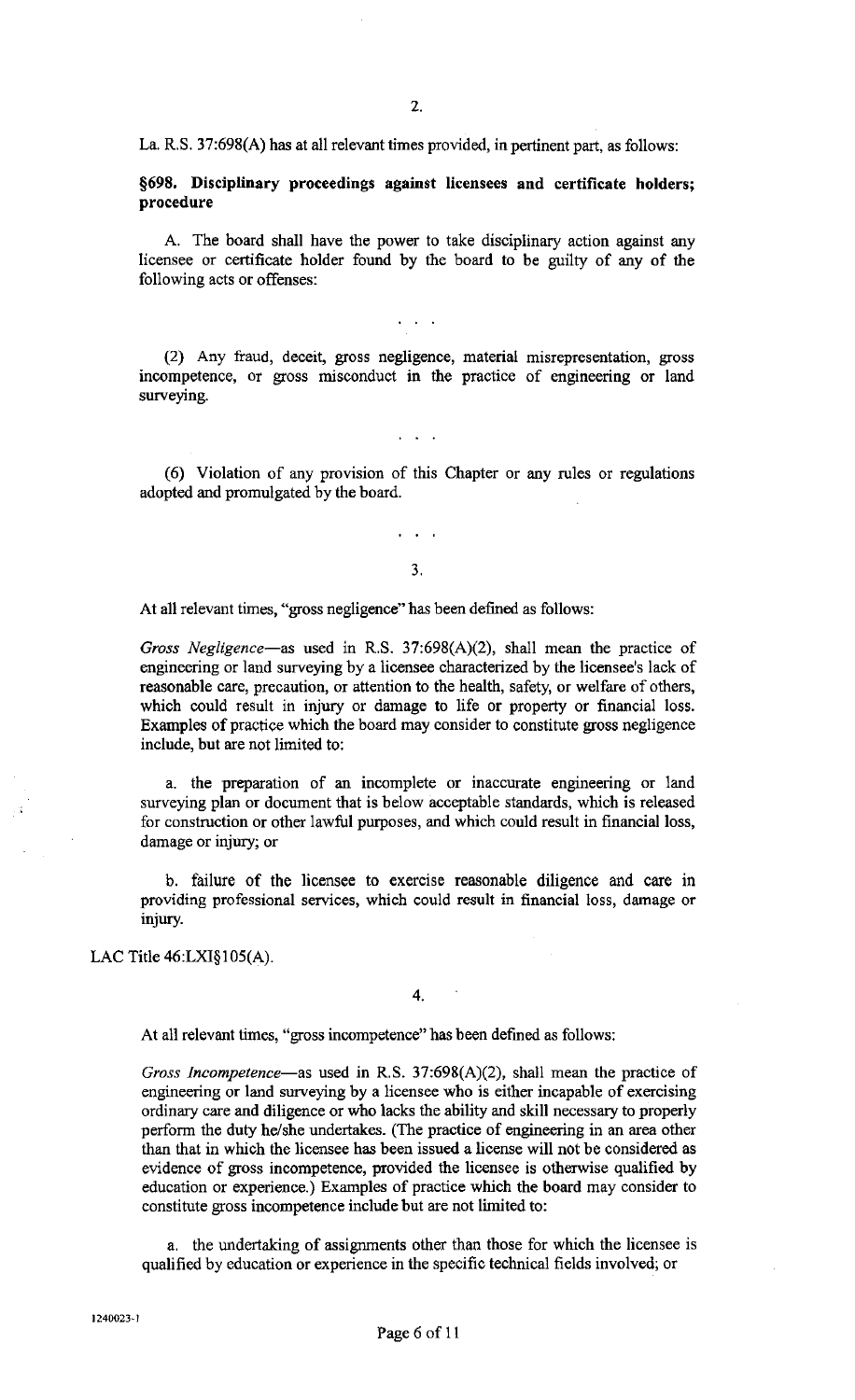b. the affixing of the licensee's signature or seal to any engineering or land surveying plan or document dealing with the subject matter in which the licensee lacks competence by virtue of education or experience.

LAC Title 46:LXI§105(A).

5.

At all relevant times, "responsible charge" has been defined as follows:

"Responsible charge" shall mean the direct control and personal supervision of engineering or land surveying service or work, as the case may be.

La. R.S. 37:682(14).

6.

LAC Title 46:LXI§2501(D) has at all relevant times provided as follows:

### §2501. Scope; Knowledge; Definition of Licensee

D. A licensee possessing personal knowledge of a violation of the licensure law or the board rules found in this Chapter shall report such knowledge to the board in writing and shall cooperate with the board in furnishing such further information or assistance as it may require. The licensee shall timely respond to all inquiries and correspondence from the board and shall timely claim correspondence from the U.S. Postal Service, or other delivery service, sent to the licensee, from the board.

7.

LAC Title 46:LXI§2503(C) and (D) have at all relevant times provided as follows:

§2503. Licensees

C. Licensees shall approve and seal only those design documents and surveys which are safe for public health, property, and welfare, which are complete and accurate, which are in conformity with accepted engineering and land-surveying standards or practice, and which conform to applicable laws and ordinances.

1. Licensees shall comply fully with Chapter 27 (Use of Seals).

2. Except as permitted by §2701.A.3.b.ii.(a), licensees shall not seal the work of or take the professional responsibility for any documents related to engineering or land surveying not performed by the licensee or under the licensee's responsible charge.

3. Licensees may not accept the responsibility for, nor review, revise, sign, or seal drawings when such plans are begun by persons not properly licensed and qualified; or do any other act to enable either such licensees or the project owners, directly or indirectly, to evade the requirements of the licensure law.

D. Licensees shall submit to a client only that work (plans, specifications, reports, and other documents) prepared by the licensee or by an employee (or subordinate) of the licensee (which is under the licensee's responsible charge); however, licensees, as a third party, may complete, correct, revise, or add to the work of another licensee or other related design professional, if allowed by Louisiana statutes, when engaged to do so by a client, provided: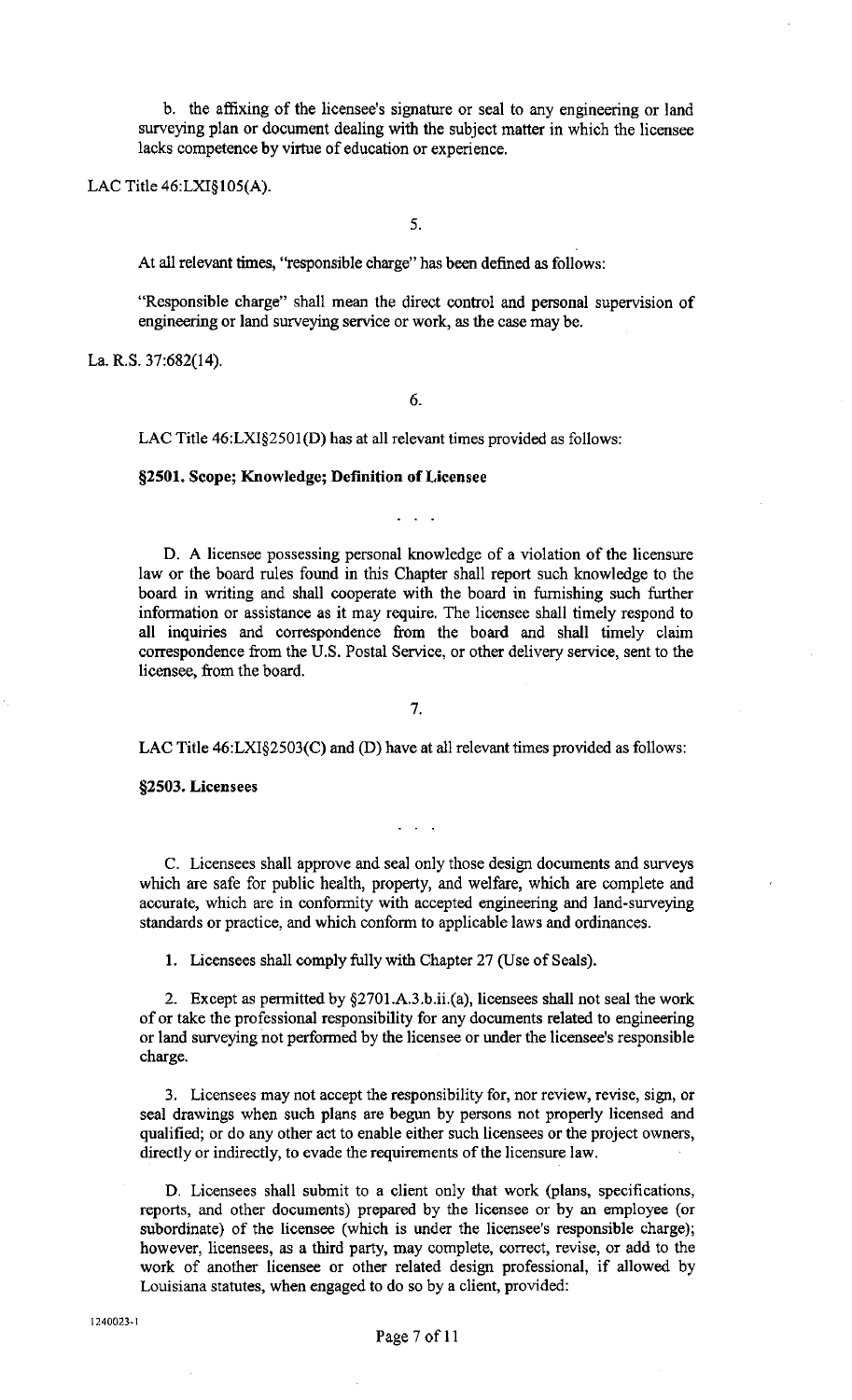I. the client furnishes the documentation of all such work submitted to him by the previous licensee(s), or their related design professional(s);

2. the previous licensees or other related design professionals are notified in writing by the licensee of the engagement referred to herein immediately upon acceptance of the engagement; and

3. all work completed, corrected, revised, or added to shall contain a notation describing the work done by the licensee now in responsible charge, shall have the seal and signature of the licensee affixed thereto, the date of execution, and shall become the responsibility of the licensee.

8.

 $\mathbf{1}$  and  $\mathbf{1}$ 

 $\mathcal{L}$ 

LAC Title 46:LXI§2505(C) has at all relevant times provided as follows:

§2505. Services

C. Licensees shall not affix: their signatures or seals to any plans or documents dealing with subject matters in which they lack competence, nor to any such plan or document not prepared under their responsible charge. Responsible charge requires a licensee or employee to carry out all client contacts, provide internal and external financial control, oversee employee training, and exercise control and supervision over all job requirements to include research, planning, design, field supervision and work product review. A licensee shall not contract with a non-licensed individual to provide these professional services. Research, such as title searches and soil testing, may be contracted to a non-licensed individual, provided the licensee reviews the work. The professional engineer and professional land surveyor may affix their seal and signature to drawings and documents depicting the work of two or more professionals provided that a note under the seal designates the specific subject matter for which each is responsible.

9.

LAC Title  $46: LXI§2701(A)(3)$  has at all relevant times provided, in pertinent part, as follows:

#### §2701. Seal and Signature

A. The following rules for the use of seals to identify work performed by a professional engineer or professional land surveyor shall be binding on every licensee.

 $\sqrt{2}$ 

### 3. Seal Responsibility

a. The application of the licensee's seal, signature, and date shall constitute certification that the work thereon was done by the licensee or under his/her responsible charge....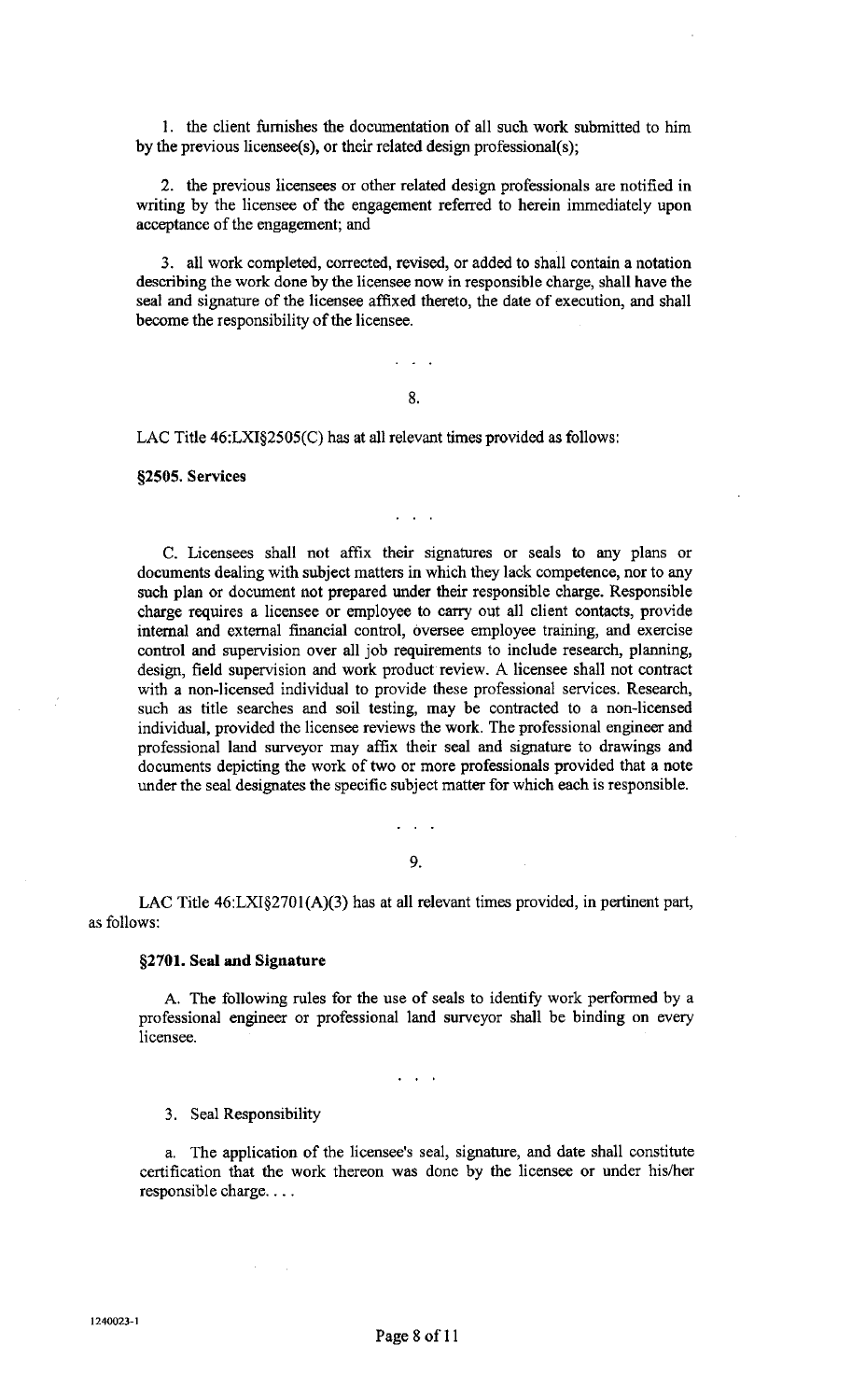b. Responsible Charge

i. Plans, specifications, drawings, reports or other documents will be deemed to have been prepared under the responsible charge of a licensee only when:

(a). the client or any public or governmental agency requesting preparation of such plans, specifications, drawings, reports or other documents makes the request directly to the licensee or the licensee's employee as long as the employee works in the licensee's place(s) of business;

(b). the licensee supervises the initial preparation of the plans, specifications, drawings, reports or other documents and has continued input into their preparation prior to their completion;

(c). the licensee reviews the final plans, specifications, drawings, reports or other documents; and

(d). the licensee has the authority to, and does make any necessary and appropriate changes to the final plans, specifications, drawings, reports or other documents:

(i). if the plans, specifications, drawings, reports, or other such documents are prepared outside the licensee's office, the licensee shall maintain all evidence of the licensee's responsible charge including correspondence, time records, check prints, telephone logs, site visit logs, research done for project, calculations, changes, and all written agreements with any persons preparing the documents outside of the licensee's office accepting professional responsibility for such work;

(ii). a licensee failing to maintain written documentation of the items set forth above, when such are applicable, shall be considered to be in violation ofR.S. 37:698(A)(6), and the licensee shall be subject to the disciplinary action procedure as set forth in the licensure law.

ii. No licensee shall affix his/her seal or signature to reports, plats, sketches, working drawings, specifications, design calculations, or other engineering and land surveying documents developed by others not under his/her responsible charge and not subject to the authority of that licensee, except:

(a). in the case of an individual licensee checking the work of and taking the professional responsibility for an out-of-state individual licensee, the Louisiana licensee shall completely check and have responsible charge of the design. Such responsible charge shall include possession of the sealed and signed reproducible construction drawings, with complete signed and sealed design calculations indicating all changes in design;

(b). certification of standard design plans which are initially prepared and sealed by a professional engineer properly licensed in the jurisdiction of origin of such plans. Standard design plans may then be reviewed by a Louisiana resident professional engineer for code conformance, design adequacy, and site adaption for the specific application within Louisiana. The professional engineer licensed in Louisiana assumes responsibility for such standard designs. Standard plans, which bear the seal of a professional engineer licensed in another state, territory, or possession of the United States, or the District of Columbia, shall be sealed by the Louisiana resident professional engineer who is assuming responsibility. In addition to the seal, a statement shall be included as follows:

"These plans have been properly examined by the undersigned. I have determined that they comply with existing local Louisiana codes, and have been properly site adapted to use in this area."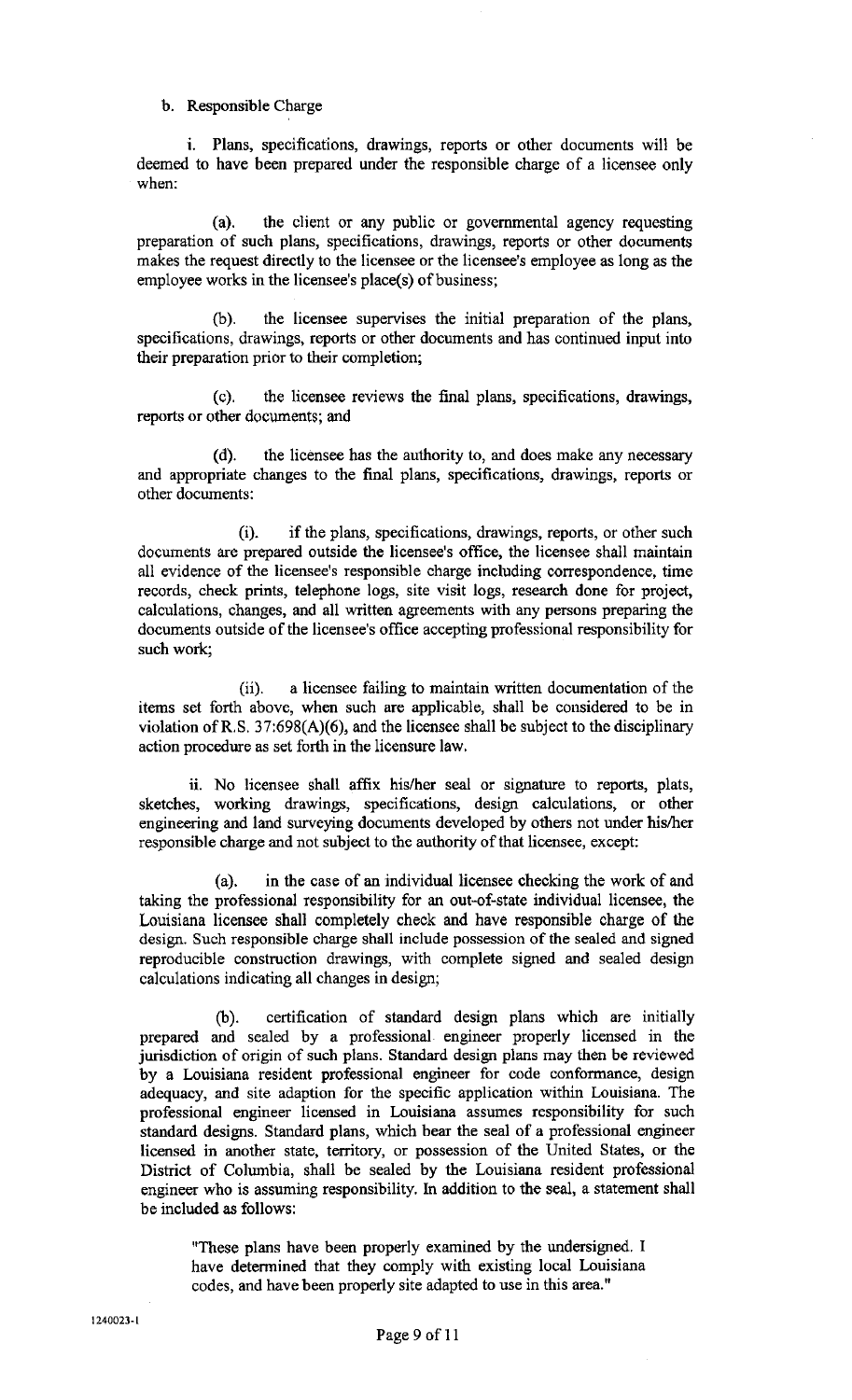Louisiana law gives LAPELS authority to take disciplinary action against Mr. Pittman based on the facts in this case.

11.

Pursuant to La. R.S. 37:698(A), (B) and (J), the disciplinary action which LAPELS can take against any person found by LAPELS to be guilty of any of the acts or offenses listed in La. R.S. 37:698(A) includes, but is not limited to, reprimand, probation, suspension, revocation, fine (in an amount not to exceed \$5,000 per violation) and all reasonable costs.

12.

Since there was insufficient evidence that Mr. Pittman committed gross negligence and/or gross incompetence in the practice of engineering, he did not violate La. R.S. 37:698(A)(2).

Since Mr. Pittman signed and sealed engineering plans not prepared under his responsible charge, he violated La. R.S. 37:698(A)(6), *to wit* LAC Title 46:LXI§2503(C) and (D), 2505(C) and 270l(A)(3).

14.

Since there was insufficient evidence as to whether Mr. Pittman failed to report to LAPELS another individual's violations of LAPELS' laws and/or rules, he did not violate La. R.S. 37:698(A)(6), *to wit* LAC Title 46:LXI§250l(D).

15.

A Final Decision and Order will issue this date assessing appropriate disciplinary action against Mr. Pittman.

Baton Rouge, Louisiana, this 12th day of January, 2008.

**LOUISIANA PROFESSIONAL ENGINEERING** AND LAND SURVEYING BOARI Secretary **ISSE**  $P F$ 

<sup>13.</sup>